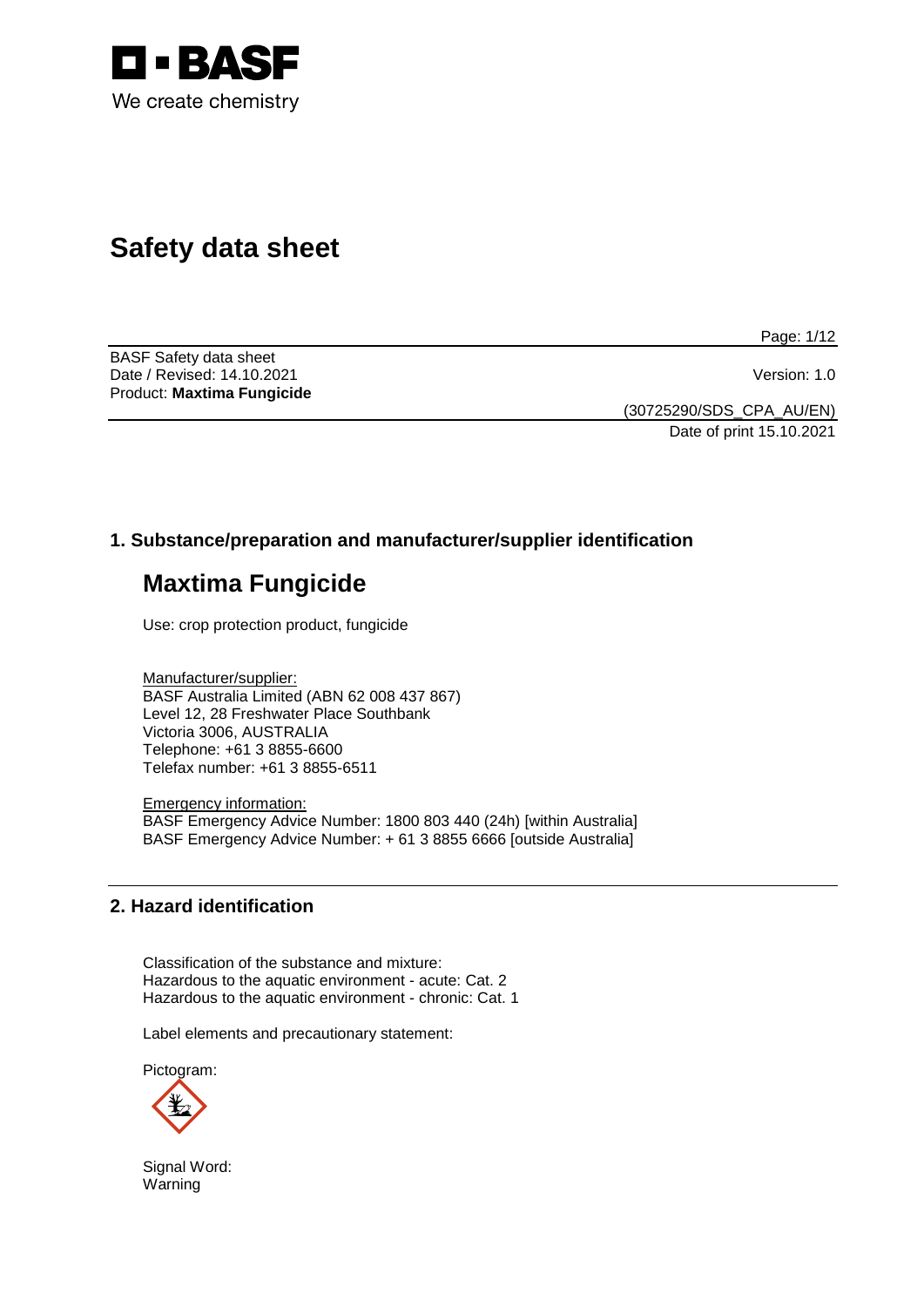Page: 2/12

BASF Safety data sheet Date / Revised: 14.10.2021 **Version: 1.0** Product: **Maxtima Fungicide**

(30725290/SDS\_CPA\_AU/EN) Date of print 15.10.2021

Hazard Statement:<br>H401 H401 Toxic to aquatic life.<br>
H410 Terv toxic to aquatic Very toxic to aquatic life with long lasting effects. Precautionary Statement:<br><sup>It</sup> P101 If medical advice is needed, have product container or label at hand.<br>P102 Seep out of reach of children. P102 Keep out of reach of children.<br>P103 Read carefully and follow all in Read carefully and follow all instructions. Precautionary Statements (Response): Collect spillage. Precautionary Statements (Disposal): Dispose of contents and container to hazardous or special waste collection point.

Other hazards which do not result in classification: See section 12 - Results of PBT and vPvB assessment. If applicable information is provided in this section on other hazards which do not result in classification but which may contribute to the overall hazards of the substance or mixture.

May produce an allergic reaction. Contains: 1H-1,2,4-Triazole-1-ethanol, α-[4-(4-chlorophenoxy)-2- (trifluoromethyl)phenyl]-α-methyl-, 1,2-BENZISOTHIAZOL-3(2H)-ONE, MIXTURE OF: 5-CHLORO-2- METHYL-4-ISOTHIAZOLIN-3-ONE AND 2-METHYL-2H-ISOTHIAZOL-3-ONE (3:1)

# **3. Composition/information on ingredients**

#### **Chemical nature**

crop protection product, fungicide

Hazardous ingredients

| 1H-1,2,4-Triazole-1-ethanol, α-[4-(4-chlorophenoxy)-2-(trifluoromethyl)phenyl]-α-methyl- |                                                                                         |
|------------------------------------------------------------------------------------------|-----------------------------------------------------------------------------------------|
| Content (W/W): 34.93 %                                                                   | Skin Sens.: Cat. 1                                                                      |
| CAS Number: 1417782-03-6                                                                 | Aquatic Acute: Cat. 1                                                                   |
|                                                                                          | Aquatic Chronic: Cat. 1                                                                 |
|                                                                                          | M-factor acute: 1                                                                       |
|                                                                                          | M-factor chronic: 1                                                                     |
|                                                                                          |                                                                                         |
|                                                                                          | Benzenesulfonic acid, hydroxy-, polymer with formaldehyde, phenol and urea, sodium salt |
| Content (W/W): $<$ 5 %                                                                   | Eye Dam./Irrit.: Cat. 2A                                                                |
| CAS Number: 102980-04-1                                                                  | Aquatic Acute: Cat. 3                                                                   |

Residues (petroleum), catalytic reformer fractionator, sulfonated,polymers with formaldehyde, sodium salts

Aquatic Chronic: Cat. 3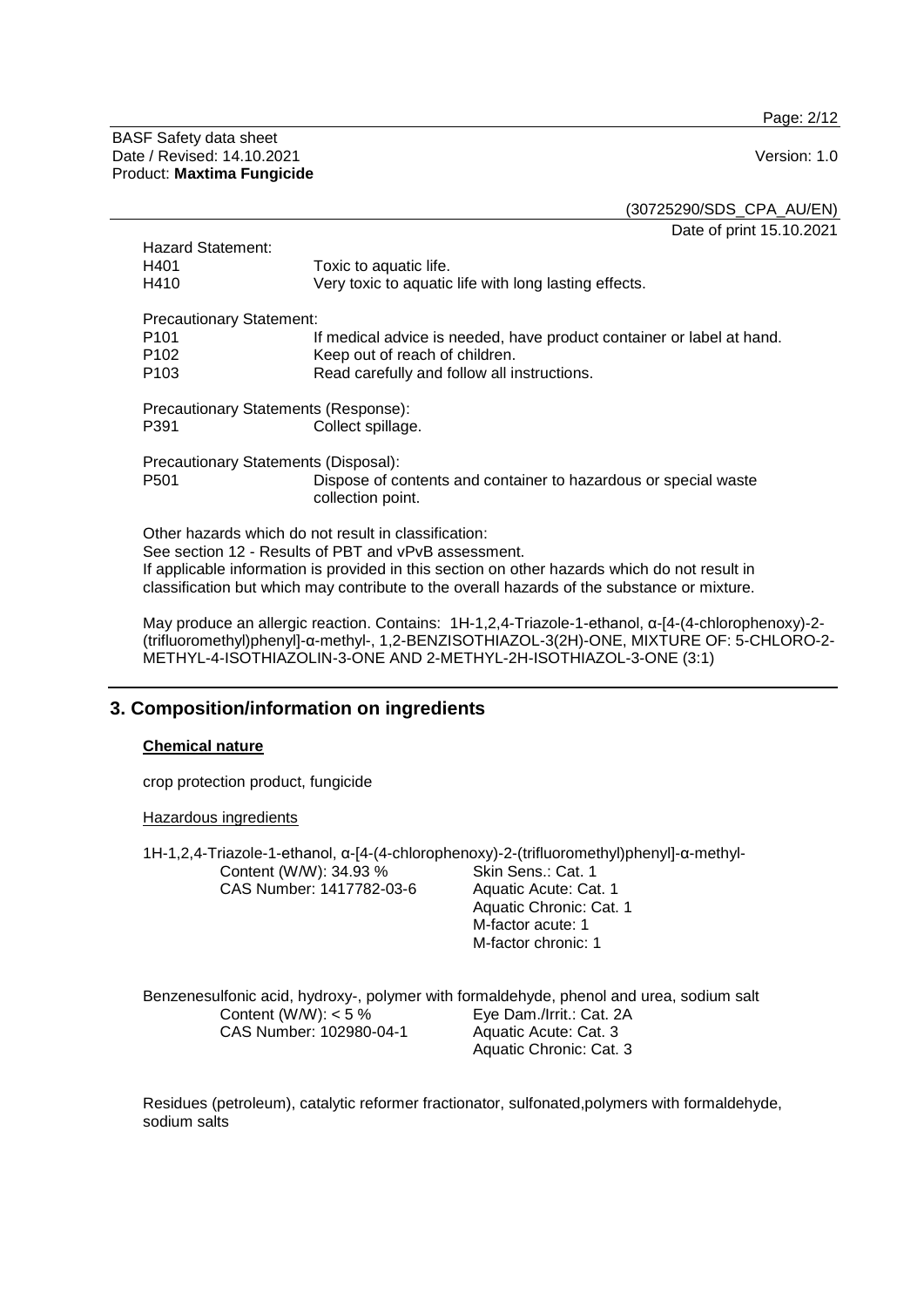Page: 3/12

BASF Safety data sheet Date / Revised: 14.10.2021 Version: 1.0 Product: **Maxtima Fungicide**

|          |                                                                                    | (30725290/SDS_CPA_AU/EN)                                                                                                                                                                                                                                                                                                                                  |
|----------|------------------------------------------------------------------------------------|-----------------------------------------------------------------------------------------------------------------------------------------------------------------------------------------------------------------------------------------------------------------------------------------------------------------------------------------------------------|
|          | Content (W/W): $<$ 5 %<br>CAS Number: 68425-94-5                                   | Date of print 15.10.2021<br>Eye Dam./Irrit.: Cat. 2A<br>Aquatic Acute: Cat. 3<br>Aquatic Chronic: Cat. 3                                                                                                                                                                                                                                                  |
|          | 1,2-benzisothiazol-3(2H)-one<br>Content (W/W): $< 0.05$ %<br>CAS Number: 2634-33-5 | Acute Tox.: Cat. 4 (oral)<br>Skin Corr./Irrit.: Cat. 2<br>Eye Dam./Irrit.: Cat. 1<br>Skin Sens.: Cat. 1<br>Aquatic Acute: Cat. 1<br>Aquatic Chronic: Cat. 1<br>M-factor acute: 1<br>M-factor chronic: 1                                                                                                                                                   |
| bronopol | Content (W/W): < 0.05 %<br><b>CAS Number: 52-51-7</b>                              | Acute Tox.: Cat. 3 (Inhalation - dust)<br>Acute Tox.: Cat. 3 (oral)<br>Acute Tox.: Cat. 4 (dermal)<br>Skin Corr./Irrit.: Cat. 2<br>Eye Dam./Irrit.: Cat. 1<br>STOT SE: Cat. 3 (irr. to respiratory syst.)<br>Aquatic Acute: Cat. 1<br>Aquatic Chronic: Cat. 2<br>M-factor acute: 10<br>M-factor chronic: 1                                                |
|          | Content (W/W): < 0.0015 %<br>CAS Number: 55965-84-9                                | mixture of: 5-chloro-2-methyl-2H-isothiazol-3-one and 2-methyl-2H-isothiazol-3-one (3:1)<br>Acute Tox.: Cat. 3 (oral)<br>Acute Tox.: Cat. 2 (Inhalation - mist)<br>Acute Tox.: Cat. 2 (dermal)<br>Skin Corr./Irrit.: Cat. 1C<br>Eye Dam./Irrit.: Cat. 1<br>Skin Sens.: Cat. 1A<br>Aquatic Acute: Cat. 1<br>Aquatic Chronic: Cat. 1<br>M-factor acute: 100 |

M-factor chronic: 100

# **4. First-Aid Measures**

General advice: Remove contaminated clothing.

If inhaled: Keep patient calm, remove to fresh air, seek medical attention.

On skin contact: Wash thoroughly with soap and water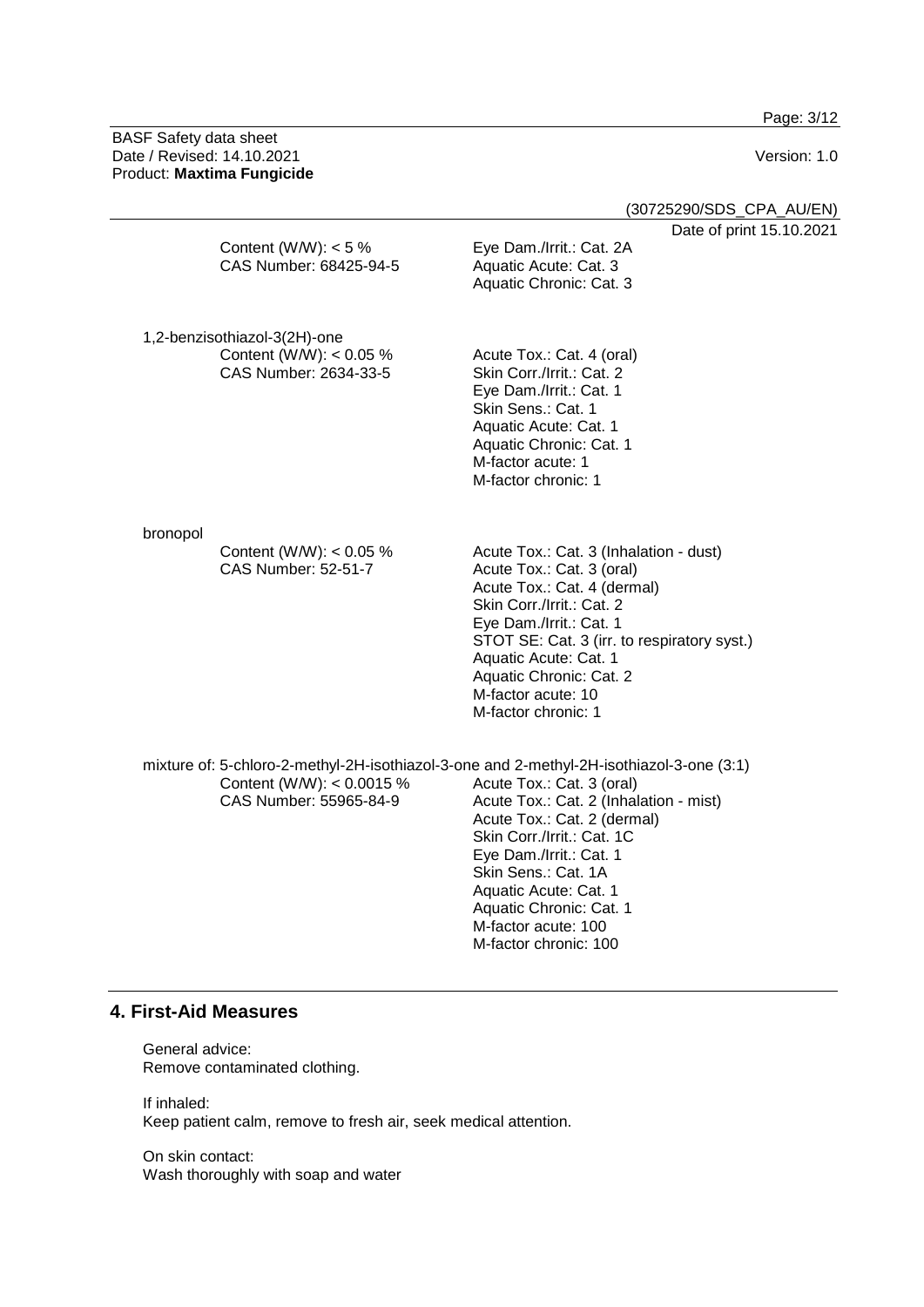Page: 4/12

BASF Safety data sheet Date / Revised: 14.10.2021 Version: 1.0 Product: **Maxtima Fungicide**

(30725290/SDS\_CPA\_AU/EN)

Date of print 15.10.2021

On contact with eyes:

Wash affected eyes for at least 15 minutes under running water with eyelids held open.

On ingestion:

Immediately rinse mouth and then drink 200-300 ml of water, seek medical attention.

Note to physician:

Symptoms: Information, i.e. additional information on symptoms and effects may be included in the GHS labeling phrases available in Section 2 and in the Toxicological assessments available in Section 11., (Further) symptoms and / or effects are not known so far Treatment: Treat according to symptoms (decontamination, vital functions), no known specific antidote.

# **5. Fire-Fighting Measures**

Suitable extinguishing media: water spray, dry powder, foam, carbon dioxide

Specific hazards:

carbon monoxide, carbon dioxide, hydrogen chloride, hydrogen cyanide, hydrogen bromide, nitrogen oxides, sulfur oxides, halogenated compounds, silica compounds, Phosphorus compounds The substances/groups of substances mentioned can be released in case of fire.

Special protective equipment:

Wear self-contained breathing apparatus and chemical-protective clothing.

Further information:

Keep containers cool by spraying with water if exposed to fire. In case of fire and/or explosion do not breathe fumes. Collect contaminated extinguishing water separately, do not allow to reach sewage or effluent systems. Dispose of fire debris and contaminated extinguishing water in accordance with official regulations.

#### **6. Accidental Release Measures**

Personal precautions:

Do not breathe vapour/spray. Use personal protective clothing. Avoid contact with the skin, eyes and clothing.

Environmental precautions: Do not discharge into the subsoil/soil. Do not discharge into drains/surface waters/groundwater.

Methods for cleaning up or taking up:

For small amounts: Pick up with suitable absorbent material (e.g. sand, sawdust, general-purpose binder, kieselguhr).

For large amounts: Dike spillage. Pump off product.

Dispose of absorbed material in accordance with regulations. Collect waste in suitable containers, which can be labeled and sealed. Clean contaminated floors and objects thoroughly with water and detergents, observing environmental regulations.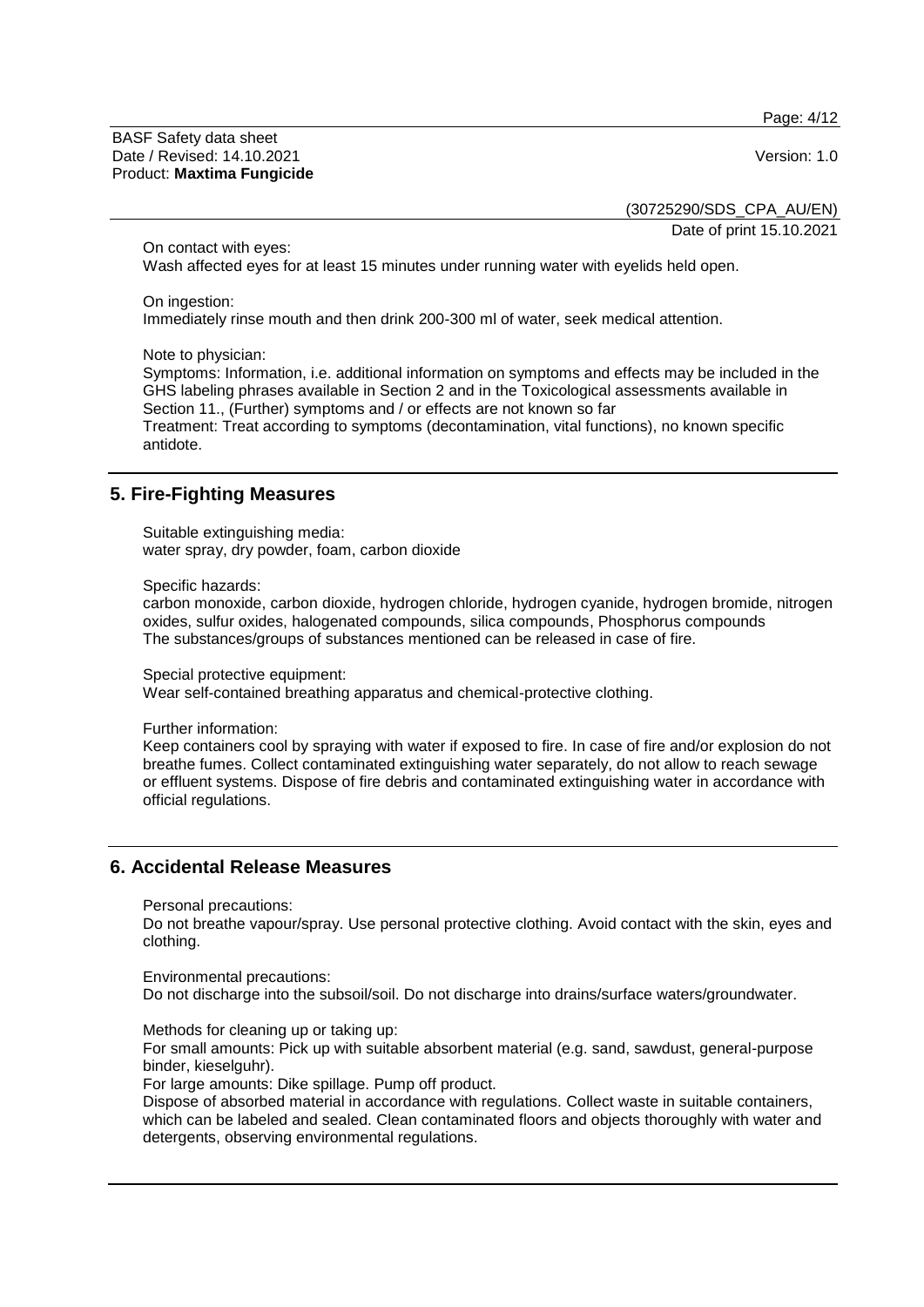Page: 5/12

BASF Safety data sheet Date / Revised: 14.10.2021 Version: 1.0 Product: **Maxtima Fungicide**

(30725290/SDS\_CPA\_AU/EN) Date of print 15.10.2021

**7. Handling and Storage**

**Handling** 

No special measures necessary if stored and handled correctly. Ensure thorough ventilation of stores and work areas. When using do not eat, drink or smoke. Hands and/or face should be washed before breaks and at the end of the shift.

Protection against fire and explosion: No special precautions necessary. The substance/product is non-combustible. Product is not explosive.

**Storage** 

Segregate from foods and animal feeds. Further information on storage conditions: Keep away from heat. Protect from direct sunlight.

Storage stability: Storage duration: 24 Months

### **8. Exposure controls and personal protection**

Components with occupational exposure limits

No substance specific occupational exposure limits known.

Personal protective equipment

Respiratory protection: Respiratory protection not required.

Hand protection:

Suitable chemical resistant safety gloves (EN ISO 374-1) also with prolonged, direct contact (Recommended: Protective index 6, corresponding > 480 minutes of permeation time according to EN ISO 374-1): E.g. nitrile rubber (0.4 mm), chloroprene rubber (0.5 mm), butyl rubber (0.7 mm) etc.

Eye protection: Safety glasses with side-shields (frame goggles) (e.g. EN 166)

Body protection:

Body protection must be chosen depending on activity and possible exposure, e.g. apron, protecting boots, chemical-protection suit (according to EN 14605 in case of splashes or EN ISO 13982 in case of dust).

General safety and hygiene measures:

The statements on personal protective equipment in the instructions for use apply when handling crop-protection agents in final-consumer packing. Wearing of closed work clothing is recommended. Store work clothing separately. Keep away from food, drink and animal feeding stuffs.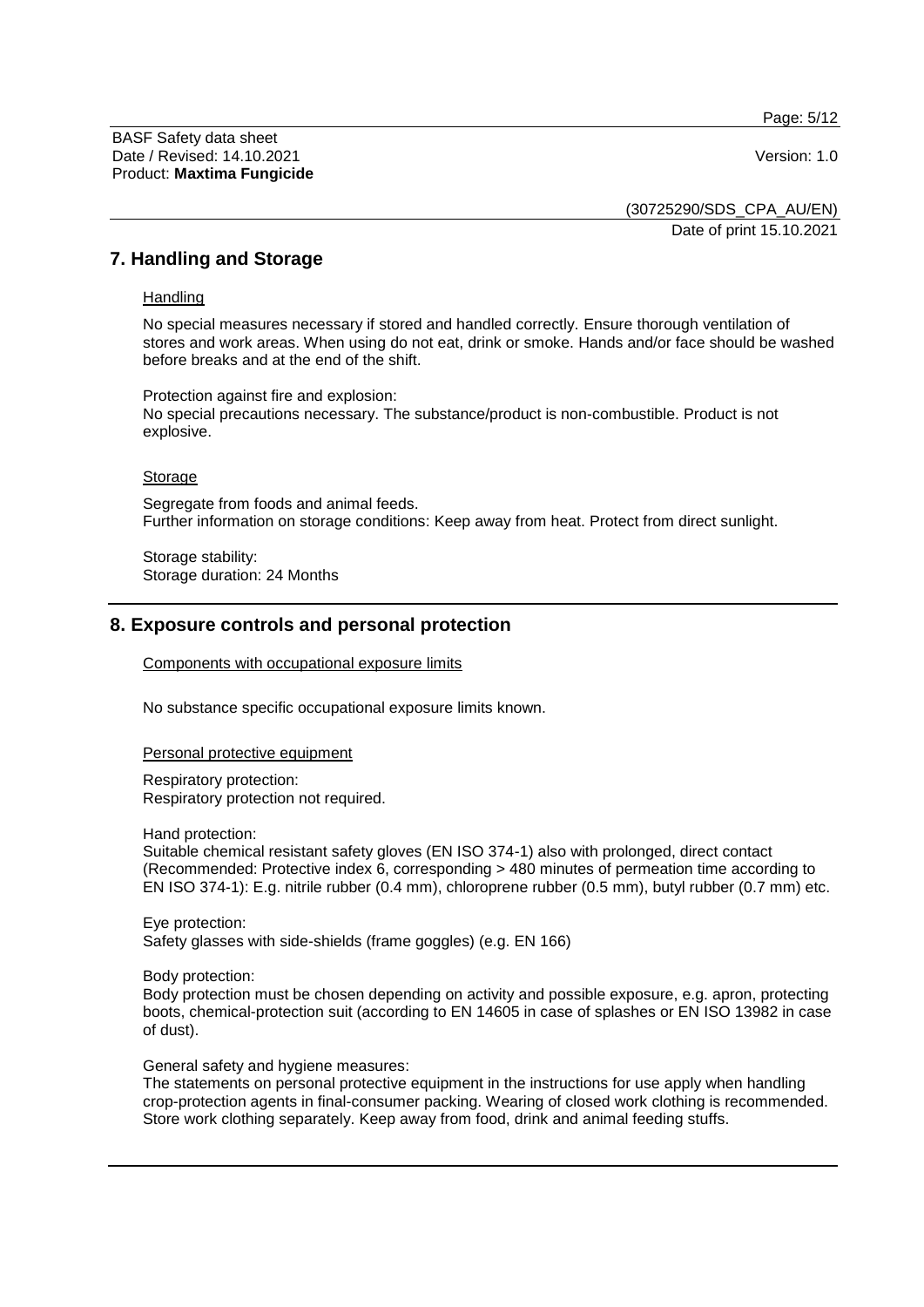Page: 6/12

BASF Safety data sheet Date / Revised: 14.10.2021 Version: 1.0 Product: **Maxtima Fungicide**

(30725290/SDS\_CPA\_AU/EN)

Date of print 15.10.2021

# **9. Physical and Chemical Properties**

| Form:<br>Colour:<br>Odour:<br>Odour threshold:      | liquid, suspension<br>cream, almost white<br>odourless<br>not applicable, odour not perceivable                                                                                                                                 |
|-----------------------------------------------------|---------------------------------------------------------------------------------------------------------------------------------------------------------------------------------------------------------------------------------|
| pH value:                                           | approx. $6 - 8$<br>(20 °C)                                                                                                                                                                                                      |
| Melting point:<br>Boiling point:                    | approx. 0 °C<br>Information applies to the solvent.<br>approx. 95 °C                                                                                                                                                            |
|                                                     |                                                                                                                                                                                                                                 |
| Flash point:<br>Evaporation rate:                   | No flash point - Measurement made<br>up to the boiling point.                                                                                                                                                                   |
|                                                     | not applicable                                                                                                                                                                                                                  |
| Flammability (solid/gas):<br>Lower explosion limit: | not applicable                                                                                                                                                                                                                  |
|                                                     | As a result of our experience with this<br>product and our knowledge of its<br>composition we do not expect any<br>hazard as long as the product is used<br>appropriately and in accordance with<br>the intended use.           |
| Upper explosion limit:<br>Ignition temperature:     | As a result of our experience with this<br>product and our knowledge of its<br>composition we do not expect any<br>hazard as long as the product is used<br>appropriately and in accordance with<br>the intended use.<br>652 °C |
| Thermal decomposition:                              | 160 °C, 20 J/g                                                                                                                                                                                                                  |
|                                                     | (onset temperature)                                                                                                                                                                                                             |
|                                                     | 300 °C, 90 kJ/kg<br>(onset temperature)                                                                                                                                                                                         |
| Explosion hazard:<br>Fire promoting properties:     | Not a substance liable to self-<br>decomposition according to UN<br>transport regulations, class 4.1.<br>not explosive<br>not fire-propagating                                                                                  |
| Vapour pressure:                                    | approx. 23.4 hPa<br>(20 °C)<br>Information applies to the solvent.                                                                                                                                                              |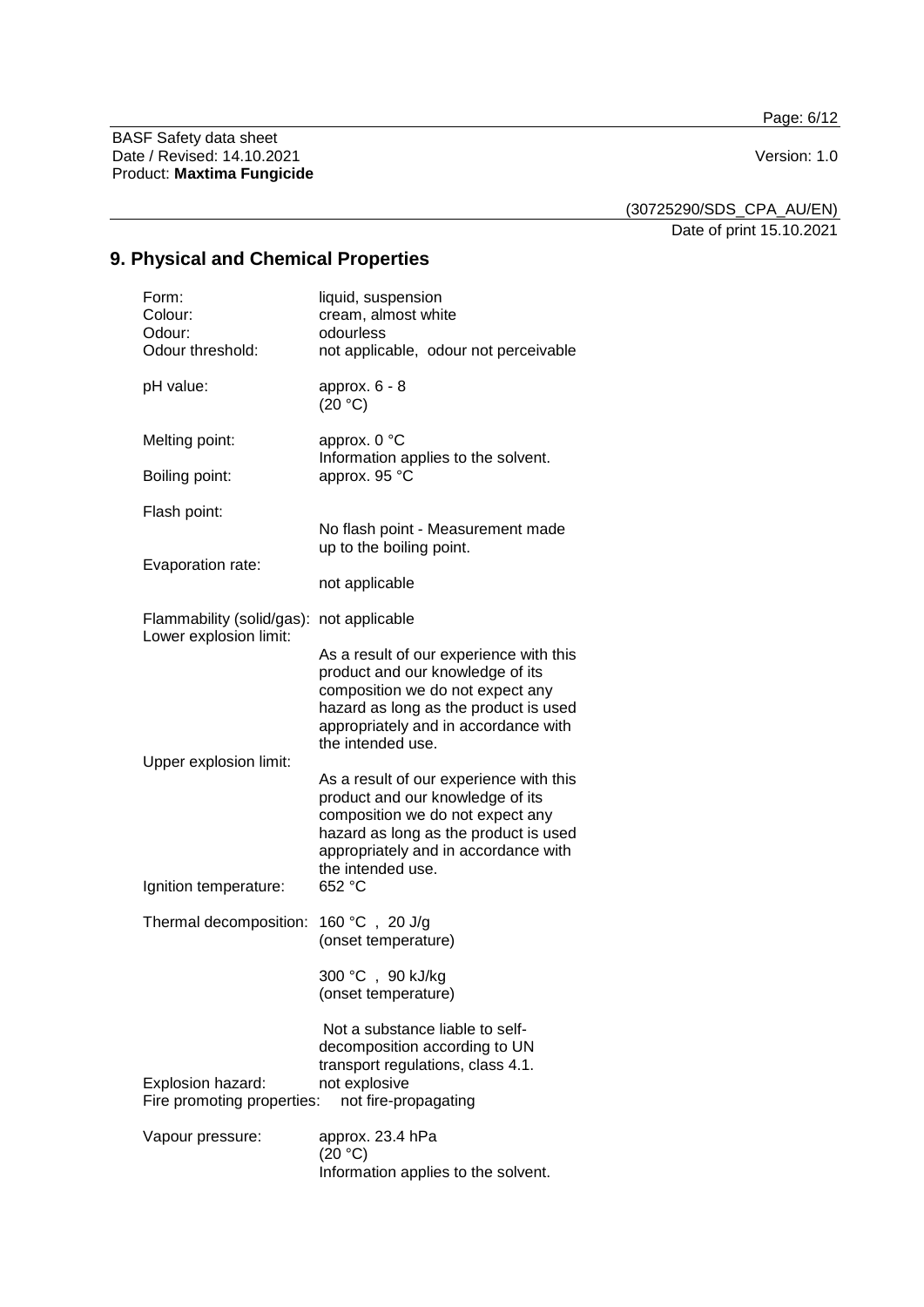Page: 7/12

BASF Safety data sheet Date / Revised: 14.10.2021 **Version: 1.0** Product: **Maxtima Fungicide**

(30725290/SDS\_CPA\_AU/EN)

Date of print 15.10.2021

| Density:                       | approx. $1.15$ g/cm3<br>(20 °C)                                                      |
|--------------------------------|--------------------------------------------------------------------------------------|
| Relative vapour density (air): |                                                                                      |
|                                | not applicable                                                                       |
| Solubility in water:           | dispersible<br>Partitioning coefficient n-octanol/water (log Pow):<br>not applicable |
| Viscosity, dynamic:            | approx. 98 mPa.s<br>(20 °C, 100 1/s)                                                 |

Other Information:

If necessary, information on other physical and chemical parameters is indicated in this section.

# **10. Stability and Reactivity**

Conditions to avoid: See SDS section 7 - Handling and storage.

| Thermal decomposition: | 160 °C, 20 J/g<br>(onset temperature)                                                             |
|------------------------|---------------------------------------------------------------------------------------------------|
| Thermal decomposition: | 300 °C, 90 kJ/kg<br>(onset temperature)                                                           |
| Thermal decomposition: | Not a substance liable to self-decomposition according to<br>UN transport regulations, class 4.1. |

Substances to avoid: strong acids, strong bases, strong oxidizing agents

Hazardous reactions: No hazardous reactions if stored and handled as prescribed/indicated.

Hazardous decomposition products: No hazardous decomposition products if stored and handled as prescribed/indicated.

# **11. Toxicological Information**

### **Acute toxicity**

Assessment of acute toxicity:

The product has not been tested. The statement has been derived from substances/products of a similar structure or composition. Virtually nontoxic after a single ingestion. Virtually nontoxic after a single skin contact. Virtually nontoxic by inhalation.

Experimental/calculated data: LD50 rat (oral): > 2,000 mg/kg No mortality was observed.

LC50 rat (by inhalation):  $> 5.48$  mg/l 4 h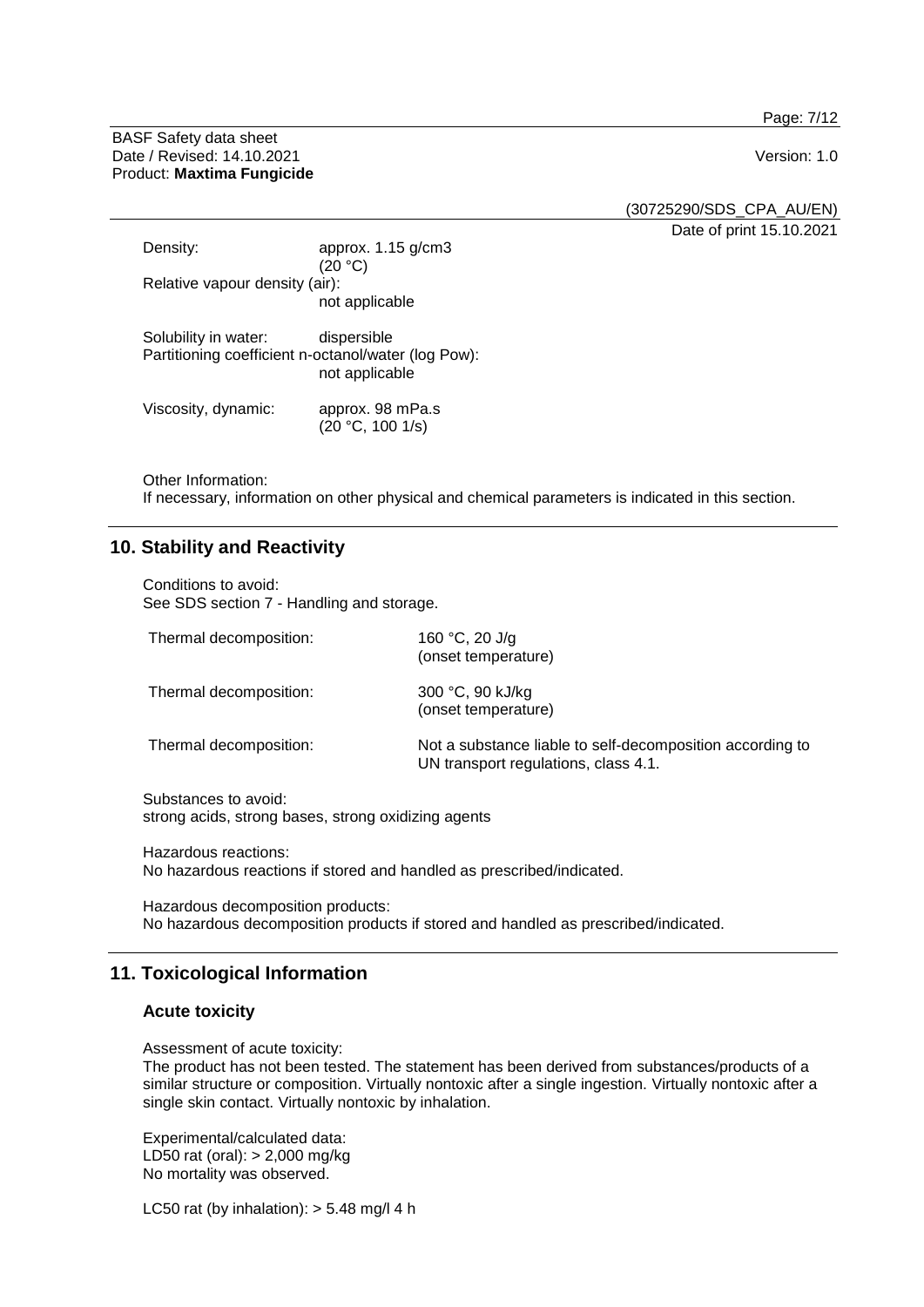Page: 8/12

BASF Safety data sheet Date / Revised: 14.10.2021 **Version: 1.0** Product: **Maxtima Fungicide**

(30725290/SDS\_CPA\_AU/EN)

Date of print 15.10.2021

No mortality was observed.

LD50 rat (dermal): > 5,000 mg/kg No mortality was observed.

#### **Irritation**

Assessment of irritating effects:

The product has not been tested. The statement has been derived from substances/products of a similar structure or composition. Not irritating to the skin. Not irritating to the eyes.

Experimental/calculated data: Skin corrosion/irritation rabbit:

Serious eye damage/irritation rabbit:

#### **Respiratory/Skin sensitization**

Assessment of sensitization:

The product has not been tested. The statement has been derived from substances/products of a similar structure or composition. There is no evidence of a skin-sensitizing potential.

Experimental/calculated data: Mouse Local Lymph Node Assay (LLNA) :

# **Germ cell mutagenicity**

Assessment of mutagenicity: The product has not been tested. The statement has been derived from the properties of the individual components.

Information on: bronopol Assessment of mutagenicity: The substance was mutagenic in a mammalian cell culture test system. No mutagenic effect was found in various tests with bacteria and mammals. ----------------------------------

#### **Carcinogenicity**

Assessment of carcinogenicity:

The product has not been tested. The statement has been derived from the properties of the individual components. The results of various animal studies gave no indication of a carcinogenic effect.

#### **Reproductive toxicity**

Assessment of reproduction toxicity: The product has not been tested. The statement has been derived from the properties of the individual components. The results of animal studies gave no indication of a fertility impairing effect.

#### **Developmental toxicity**

Assessment of teratogenicity: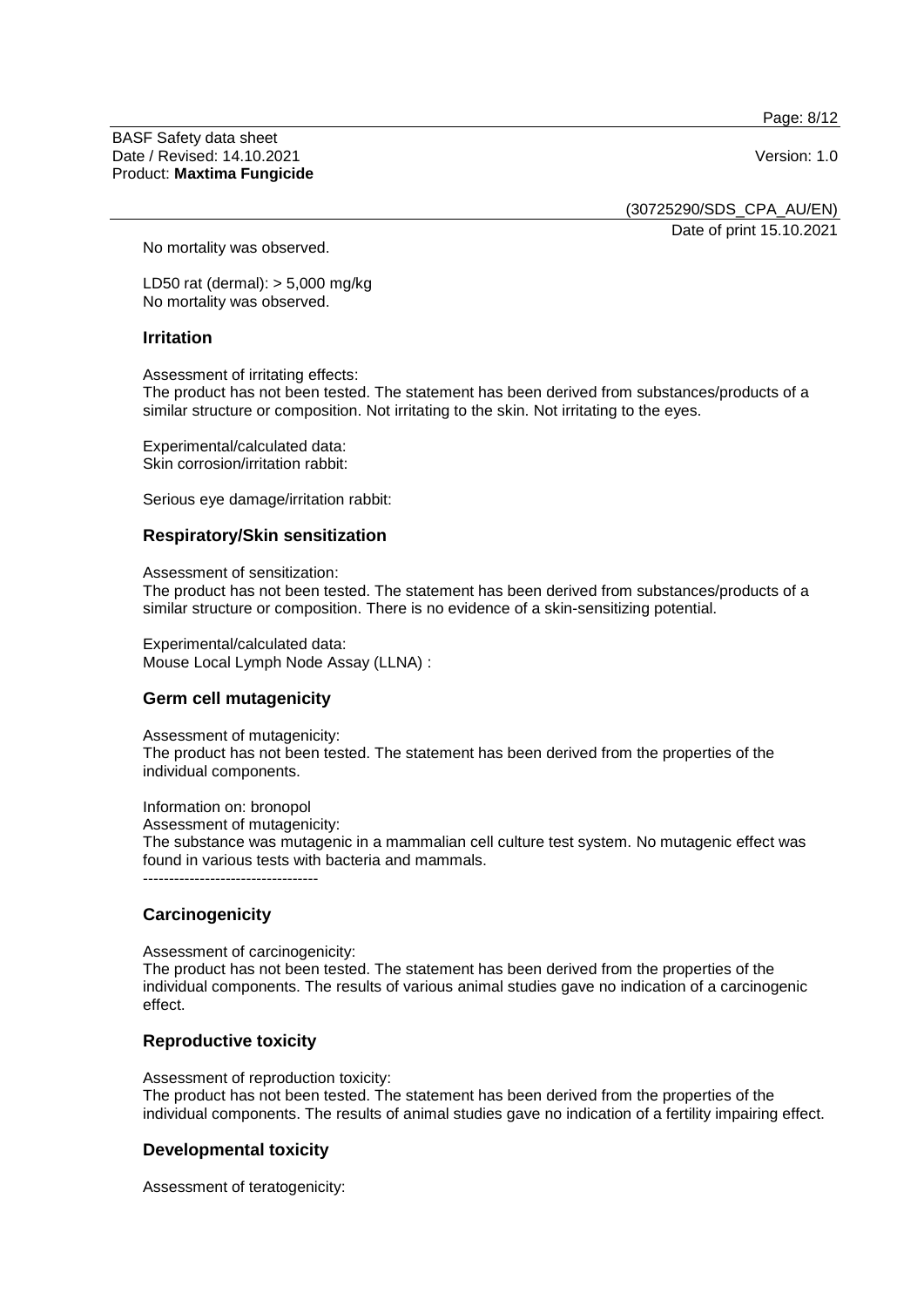Page: 9/12

BASF Safety data sheet Date / Revised: 14.10.2021 Version: 1.0 Product: **Maxtima Fungicide**

(30725290/SDS\_CPA\_AU/EN)

Date of print 15.10.2021

The product has not been tested. The statement has been derived from the properties of the individual components. Animal studies gave no indication of a developmental toxic effect at doses that were not toxic to the parental animals.

#### **Specific target organ toxicity (single exposure):**

Assessment of STOT single:

Based on the available information there is no specific target organ toxicity to be expected after a single exposure.

Remarks: The product has not been tested. The statement has been derived from the properties of the individual components.

#### **Repeated dose toxicity and Specific target organ toxicity (repeated exposure)**

Assessment of repeated dose toxicity:

The product has not been tested. The statement has been derived from the properties of the individual components.

Information on: 1H-1,2,4-Triazole-1-ethanol, α-[4-(4-chlorophenoxy)-2-(trifluoromethyl)phenyl]-αmethyl-

Assessment of repeated dose toxicity:

Repeated oral exposure to large quantities may affect certain organs. Liver

Information on: mixture of: 5-chloro-2-methyl-2H-isothiazol-3-one and 2-methyl-2H-isothiazol-3-one (3:1)

Assessment of repeated dose toxicity:

After repeated exposure the prominent effect is local irritation. Based on available data, the classification criteria are not met.

Information on: bronopol Assessment of repeated dose toxicity: After repeated exposure the prominent effect is local irritation. ----------------------------------

#### **Aspiration hazard**

The product has not been tested. The statement has been derived from the properties of the individual components. No aspiration hazard expected.

#### **Other relevant toxicity information**

Misuse can be harmful to health.

#### **12. Ecological Information**

#### **Ecotoxicity**

Assessment of aquatic toxicity: Very toxic to aquatic life with long lasting effects. Toxic to aquatic life.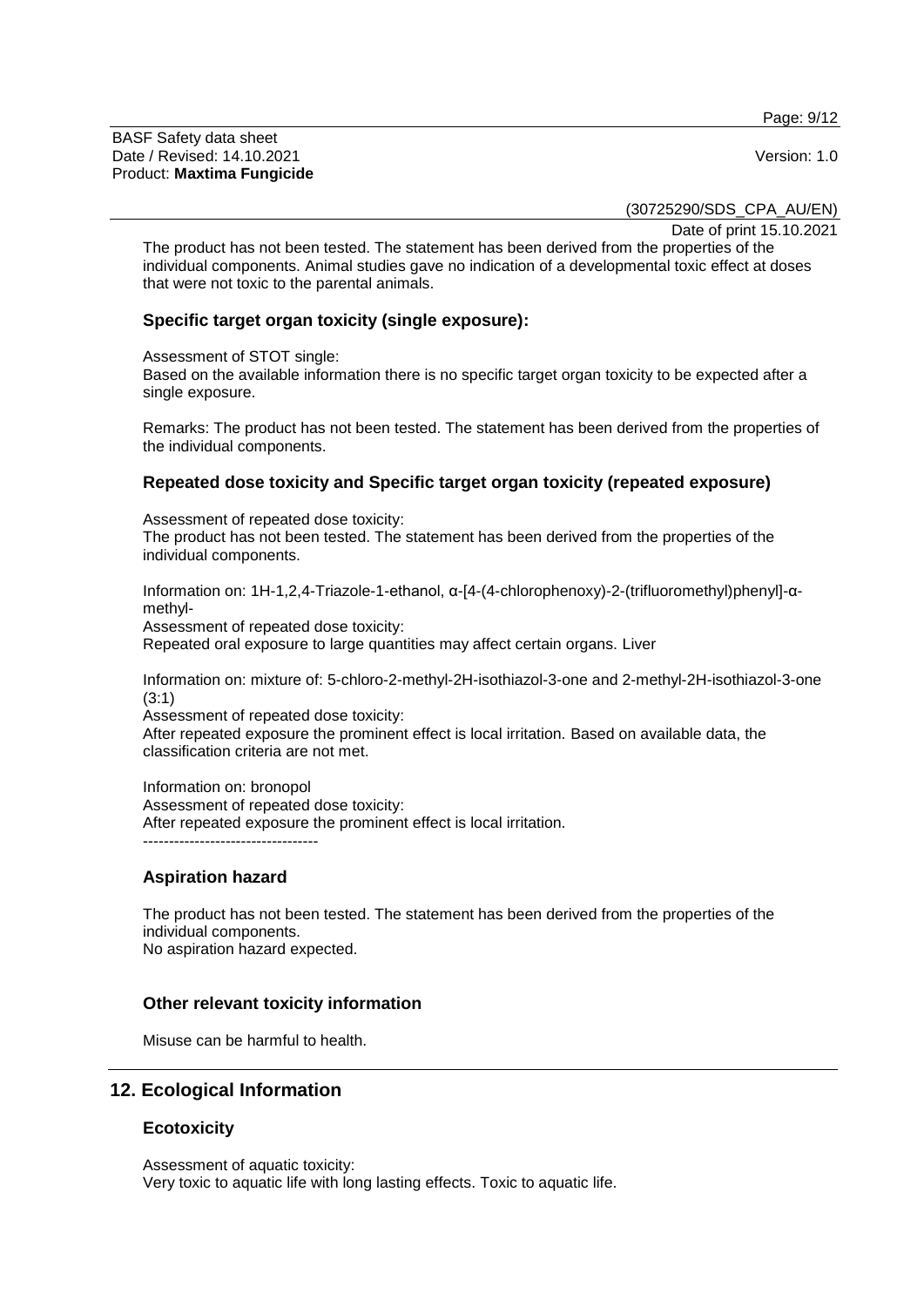Page: 10/12

#### BASF Safety data sheet Date / Revised: 14.10.2021 **Version: 1.0** Product: **Maxtima Fungicide**

(30725290/SDS\_CPA\_AU/EN)

Date of print 15.10.2021

The product has not been tested. The statement has been derived from substances/products of a similar structure or composition.

Toxicity to fish: LC50 (96 h) 1.14 mg/l, Oncorhynchus mykiss

Aquatic invertebrates: EC50 (48 h) 2.56 mg/l, Daphnia magna

Aquatic plants: EC50 (72 h) 29.32 mg/l, Pseudokirchneriella subcapitata

EC10 (72 h) 1.82 mg/l, Pseudokirchneriella subcapitata

Information on: 1H-1,2,4-Triazole-1-ethanol, α-[4-(4-chlorophenoxy)-2-(trifluoromethyl)phenyl]-αmethyl-Chronic toxicity to fish: (36 d) 0.027 mg/l, Brachydanio rerio ----------------------------------

Information on: 1H-1,2,4-Triazole-1-ethanol, α-[4-(4-chlorophenoxy)-2-(trifluoromethyl)phenyl]-αmethyl-Chronic toxicity to aquatic invertebrates: No observed effect concentration (21 d), 0.01 mg/l, Daphnia magna ----------------------------------

# **Mobility**

Assessment transport between environmental compartments: The product has not been tested. The statement has been derived from the properties of the individual components.

Information on: 1H-1,2,4-Triazole-1-ethanol, α-[4-(4-chlorophenoxy)-2-(trifluoromethyl)phenyl]-αmethyl-

Assessment transport between environmental compartments: Following exposure to soil, adsorption to solid soil particles is probable, therefore contamination of groundwater is not expected. ----------------------------------

#### **Persistence and degradability**

Assessment biodegradation and elimination (H2O): The product has not been tested. The statement has been derived from the properties of the individual components.

Information on: 1H-1,2,4-Triazole-1-ethanol, α-[4-(4-chlorophenoxy)-2-(trifluoromethyl)phenyl]-αmethyl-

----------------------------------

# **Bioaccumulation potential**

Assessment bioaccumulation potential:

The product has not been tested. The statement has been derived from the properties of the individual components.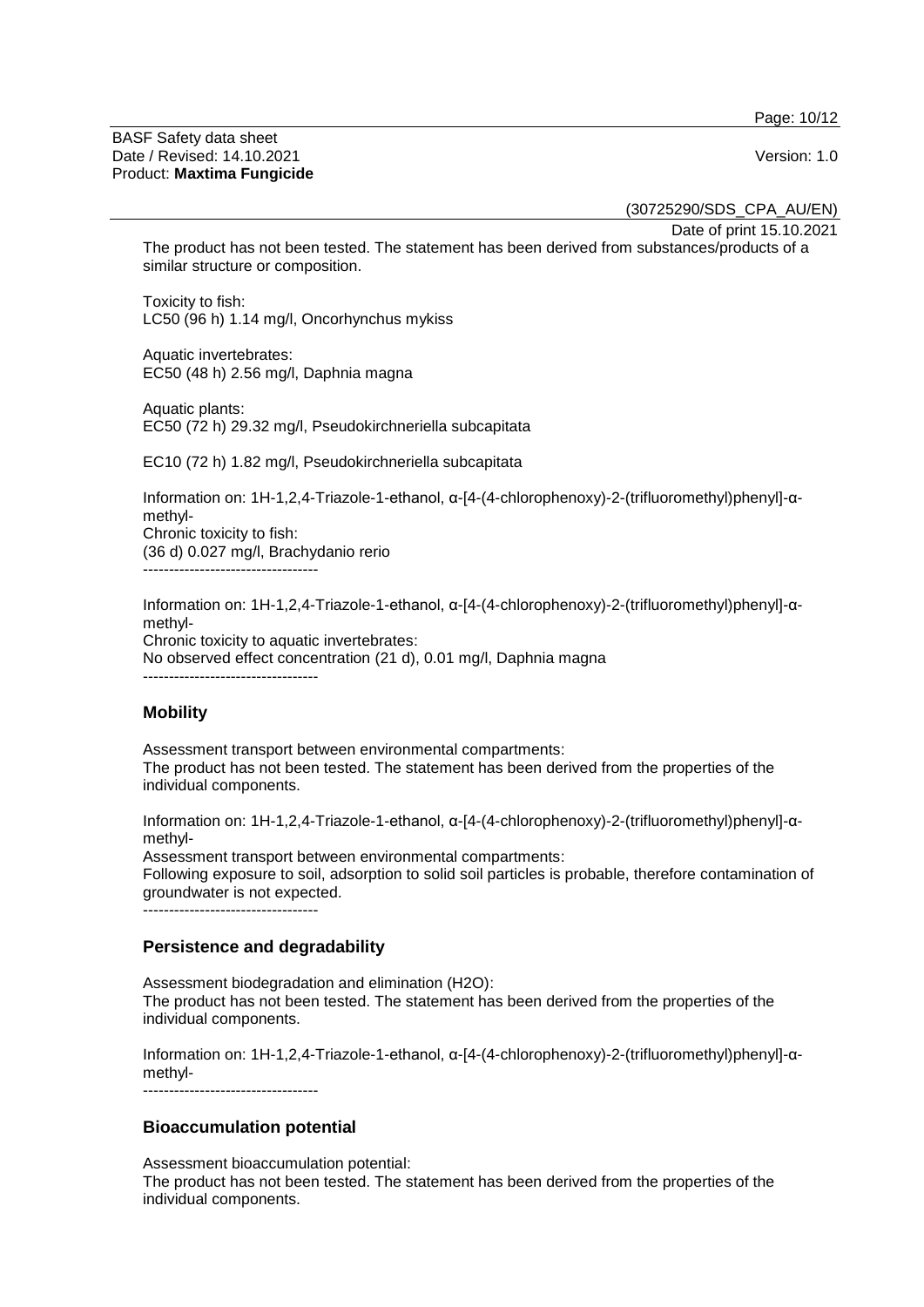Page: 11/12

BASF Safety data sheet Date / Revised: 14.10.2021 **Version: 1.0** Product: **Maxtima Fungicide**

(30725290/SDS\_CPA\_AU/EN) Date of print 15.10.2021

Information on: 1H-1,2,4-Triazole-1-ethanol, α-[4-(4-chlorophenoxy)-2-(trifluoromethyl)phenyl]-αmethyl-Bioaccumulation potential: Bioconcentration factor: 385 Does not accumulate in organisms. ----------------------------------

### **Additional information**

Other ecotoxicological advice: Do not discharge product into the environment without control.

# **13. Disposal Considerations**

Must be sent to a suitable incineration plant, observing local regulations.

Contaminated packaging: Contaminated packaging should be emptied as far as possible and disposed of in the same manner as the substance/product.

#### **14. Transport Information**

#### **Domestic transport:**

| Packing group:                      |                                              |
|-------------------------------------|----------------------------------------------|
| ID number:                          | <b>UN 3082</b>                               |
| Transport hazard class(es): 9, EHSM |                                              |
| Proper shipping name:               | ENVIRONMENTALLY HAZARDOUS SUBSTANCE, LIQUID, |
|                                     | N.O.S. (contains TRIAZOLE DERIVATIVE)        |
|                                     |                                              |

**Further information**

Hazchem Code:3Z IERG Number:47

# **Sea transport**

IMDG

| Packing group:                      |                                              |
|-------------------------------------|----------------------------------------------|
| ID number:                          | UN 3082                                      |
| Transport hazard class(es): 9, EHSM |                                              |
| Marine pollutant:                   | YFS                                          |
| Proper shipping name:               | ENVIRONMENTALLY HAZARDOUS SUBSTANCE, LIQUID, |
|                                     | N.O.S. (contains TRIAZOLE DERIVATIVE)        |

#### **Air transport** IATA/ICAO

| Packing group: | Ш              |
|----------------|----------------|
| ID number:     | <b>UN 3082</b> |